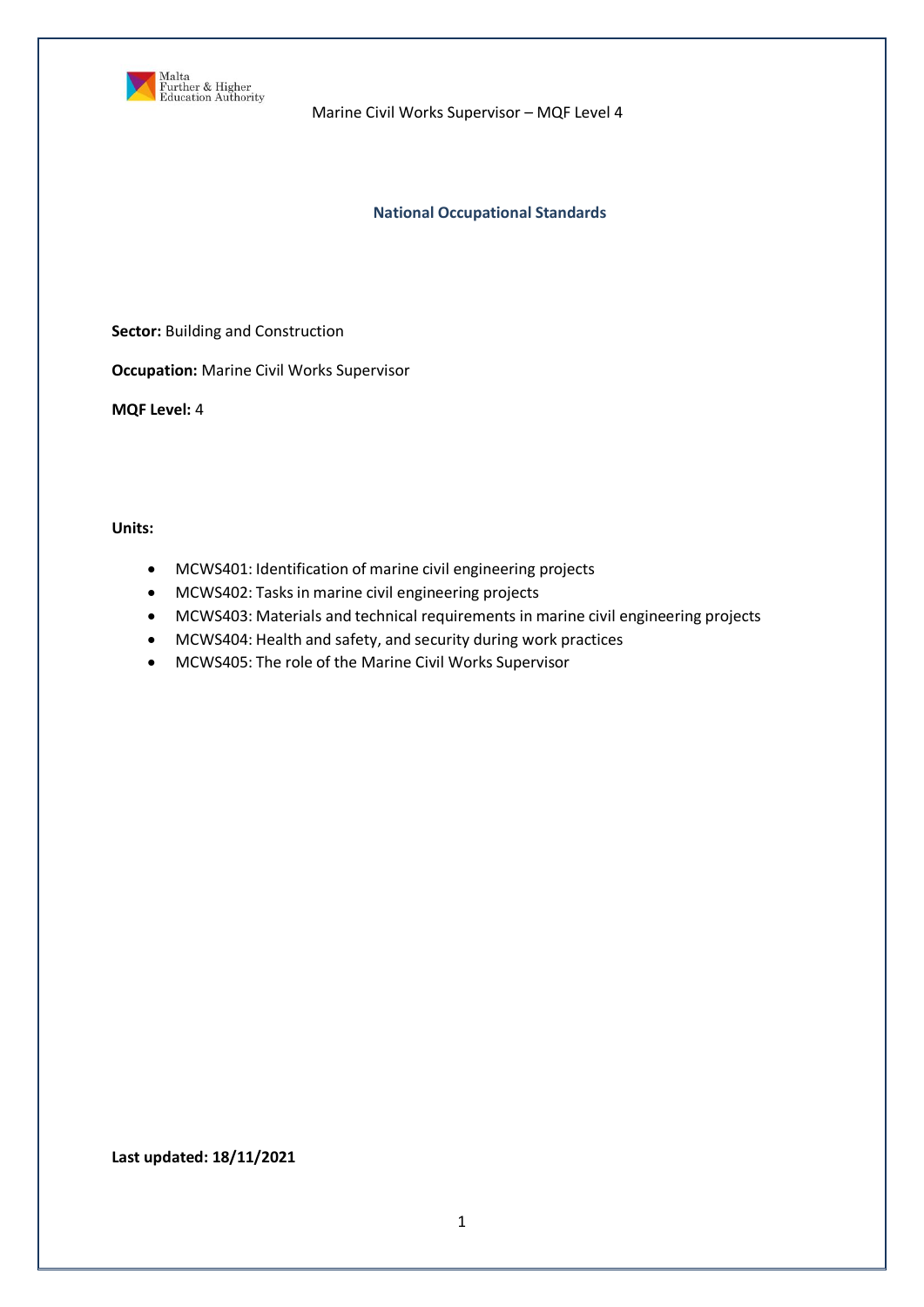

# **MCWS 401: Identification of different marine civil engineering projects**

This unit is about distinguishing between different types of marine civil engineering works, based on their use, function, and structural typology. Different functional requirements bring different challenges, based on the location and environmental context of the project.

Upon completion of this unit the candidate should have enough knowledge and skills to distinguish between project characteristics, challenges, and requirements that are affected by the scope of the project, size, and its location.

# **Performance Criteria**

The candidate must have the necessary knowledge and skills to supervise and ensure that:

- 1. He or she can identify characteristics particular to land-sea environment locations where marine civilengineering projects are carried out.
- 2. He or she can identify and interpret characteristics of different marine projects in terms of function, structural typology, size, location, topography, and bathymetry.
- 3. He or she can identify and interpret what constitutes different structural typologies in terms of structuralcomponents.
- 4. He or she can distinguish between short term maintenance works, repair, restoration (renovation) projects, additions to existing infrastructure, and new projects.
- 5. He or she can read and interpret the weather conditions, and how this could affect progress, and having basic knowledge of direct operations and related risks.

# **Required Knowledge**

- 1. Climatic, and coastal geographical aspects that characterize and influence projects in land-sea environments.
- 2. General differences of marine engineering projects in terms of use and function.
- 3. The structural typology and mechanism used for different types of projects.
- 4. General requirements for projects of different magnitude and sizes.
- 5. Transport mechanismsto and around the site location, and associated limitations characterized by land-sea environment.
- 6. Characteristics of maintenance works in marine civil engineering projects.
- 7. Characteristics of restoration and repair works of different structural typologies.
- 8. Characteristics of existing structures for which additions are to be made.
- 9. Characteristics of new constructions in marine civil engineering projects.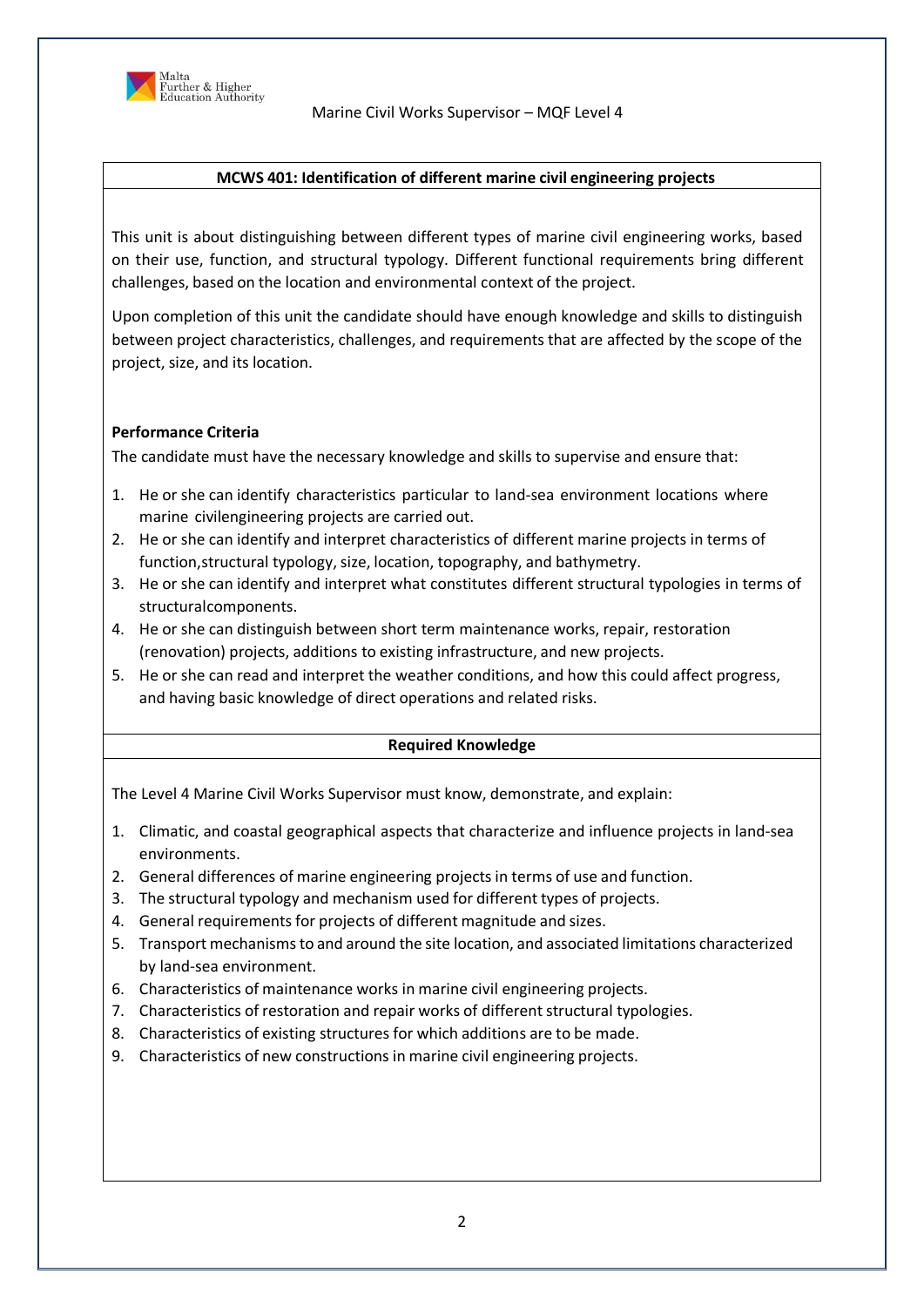

**Required Skills**

- 1. Determine challenges that are particular to land-sea environment for different project typologies.
- 2. Understand general requirements of the ecological system to be affected.
- 3. Read and interpret the characteristics of the bathymetry and topography of the site, how these affect the project, and associated challenges that need to be addressed.
- 4. Identify the structural components in different types of marine engineering projects.
- 5. Identify the relevance and importance of the components in a structure or project.
- 6. Identify what materials are used in different components.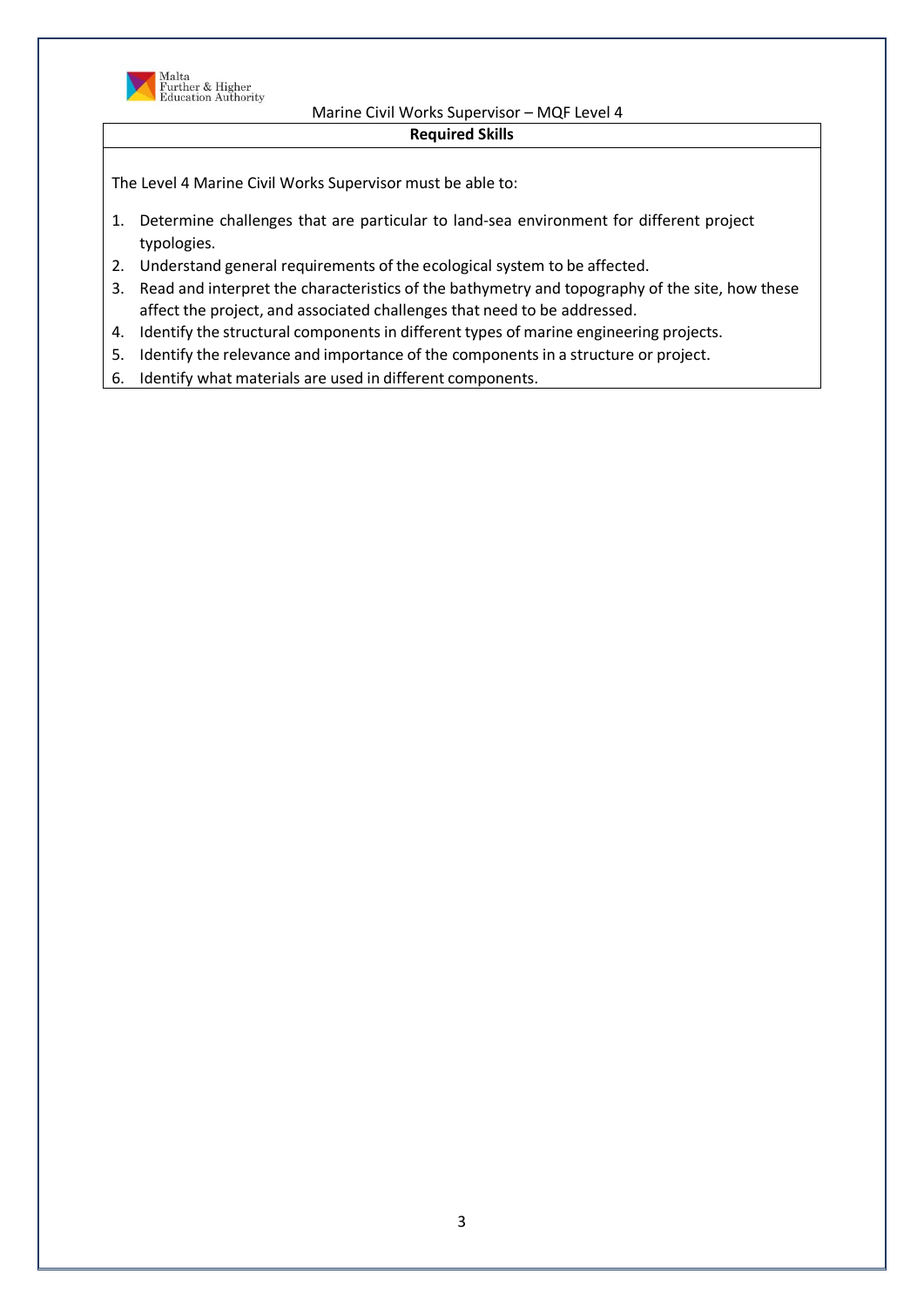

Further & Higher<br>Education Authority

# Marine Civil Works Supervisor – MQF Level 4

# **MCWS 402: Tasks in marine civil engineering projects**

This unit is about knowledge and skills required to identify characteristics of different tasks involved in different types of marine civil engineering projects, and the identification of associate requirements and activities. This also includes civil engineering tasks for utility service infrastructure found in land- sea environments.

# **Performance Criteria**

The candidate must have the necessary knowledge and skills to supervise and ensure that:

- 1. They can evaluate identified project tasks and identify corresponding activities required to carry them out.
- 2. They can read and interpret instructions and supervise works according to method statements, giving relevant feedback, for different types of marine civil engineering projects
- 3. They can determine and interpret the sequence of events required to carry out the tasks.
- 4. They can distinguish different requirements to carry out tasks on land, from sea, and underwater.
- 5. They can select and allocate the required resources to carry out the tasks.
- 6. They can co-ordinate determination of position of services and substructures on site, and monitor workactivities for new services and substructures.
- 7. They can organize and co-ordinate geomatics work requirements and carry secondary surveying work.
- 8. They can observe and monitor work in terms of rules and laws relevant with the conduction of the tasks other than health and safety, including police, civil, environmental protection, and planning rules.

# **Required Knowledge**

- 1. Organizational information, method statements and procedures.
- 2. The tasks and associated activities that need to be carried out.
- 3. Limitations of the works method statement to carry out relevant tasks.
- 4. The effects and limitations on the procedures by a land-sea environment.
- 5. Protocols of repair and maintenance works.
- 6. Data and information from technical drawings and sketches, and risk assessments.
- 7. Additional information and data requirements to carry out the task.
- 8. Permission of works required to carry out tasks.
- 9. The skills and knowledge required by personnel under supervision to carry out the activities.
- 10. The knowledge and requirements of personnel carrying complimentary tasks, other than those under his supervision.
- 11. The procedure and reporting required to determine the position of utility services.
- 12. The procedure and reporting required in laying utility services.
- 13. Methods to calculate, determine or obtain information on heights dips, angles, lengths, areas, and bathymetry.
- 14. Calibration requirements of equipment and machinery.
- 15. The polluting effects on the marine and coastal ecosystem due to activities, tasks, and procedures.
- 16. Laws and rules on works, tasks and activities that effect the coastal environment and its eco-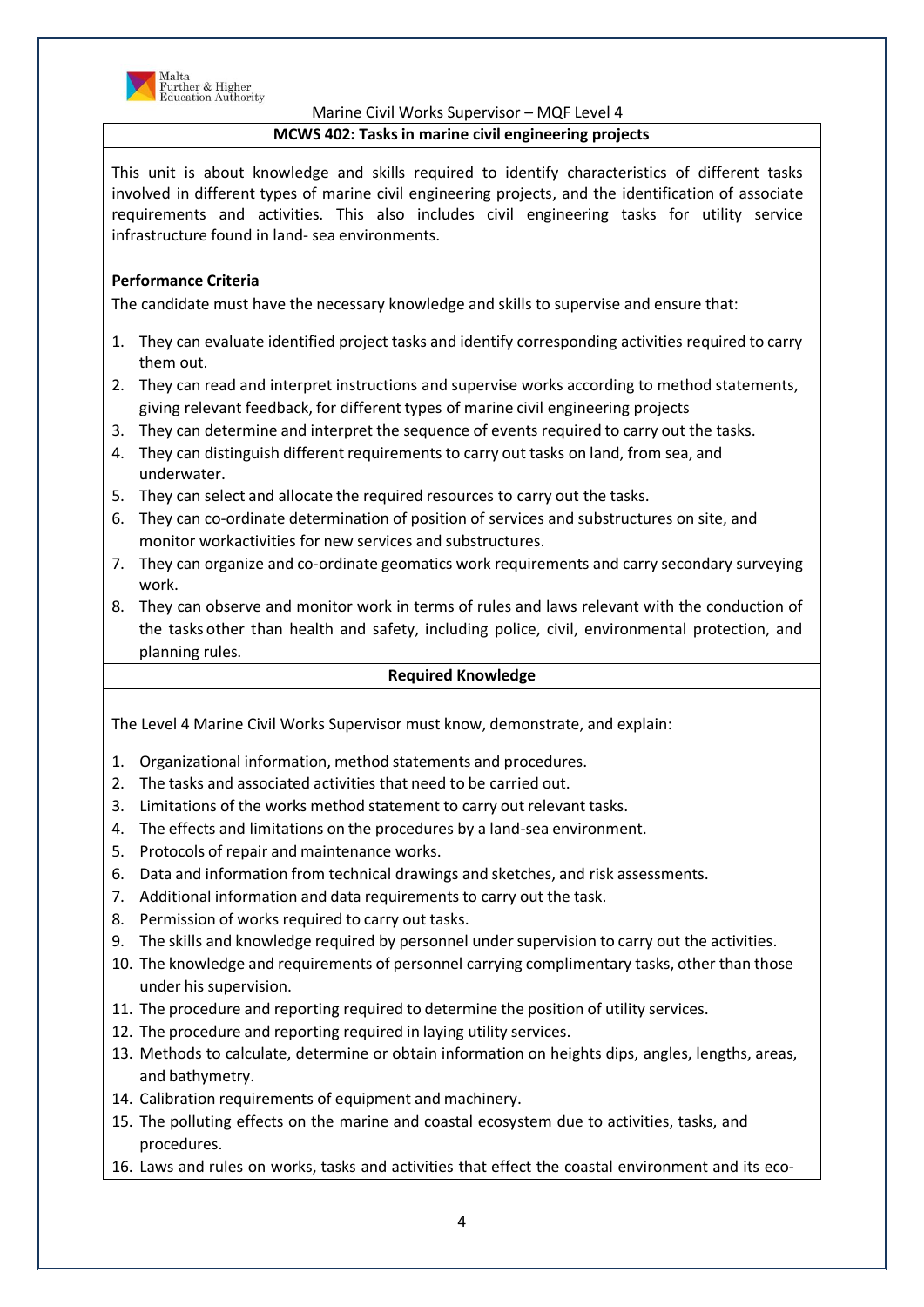

system.

#### **Required Skills**

- 1. Read and interpret schedule of works and distribute (allocate) the activities to the personnel.
- 2. Identify the personnel, machinery, equipment, and materials required to carry out the tasks.
- 3. Give feedback to improve the works method statement.
- 4. Give feedback to improve the schedule of works.
- 5. Carry out and monitor work activities and tasks as described in technical drawings, data sheets.
- 6. Evaluate the necessary technical specifications, and drawings and pass on andgive the necessary instructions or information to the relevant personnel.
- 7. Report and advice on changes requirements to different tasks.
- 8. Organize work for site clearance.
- 9. Co-ordinate work to minimize wastage of materials.
- 10. Supervise the operation of specific tools and machinery to carry out the tasks; the sequence they should be used, and limits on how and when they should be used.
- 11. Supervise civil engineering tasks associated with the repair, replacement and laying of new utility services equipment in land-sea environment.
- 12. Maintain the security and safety of existing and new services, substructures and existing structures including third party property.
- 13. Identify requirements for geomatics such as take-offs and setting out and organize tasks to determine such information.
- 14. Understand and co-ordinate tasks such asto mitigate adverse effects on the marine and coastal ecological systems and mitigate pollution on land and at sea as required.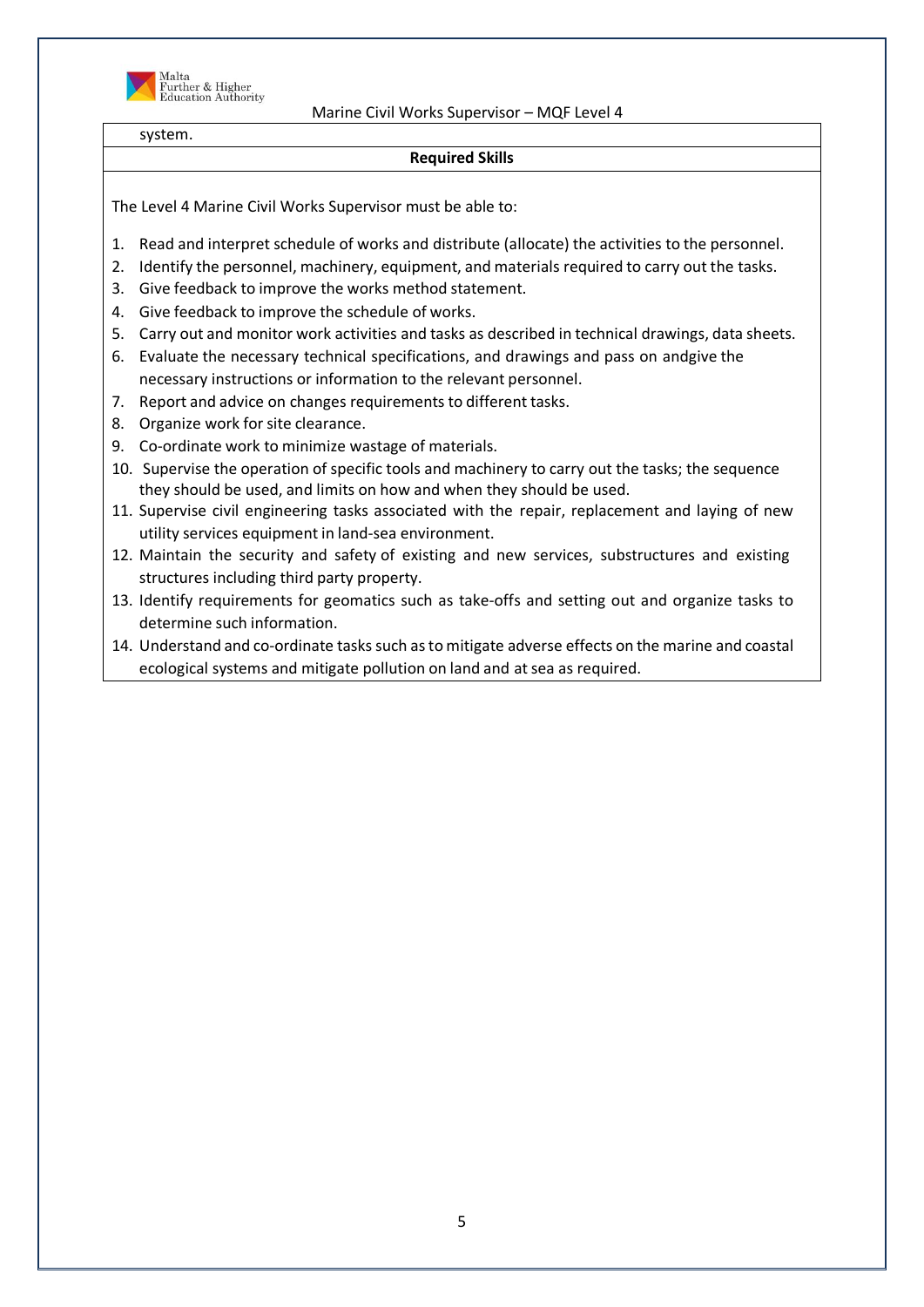

#### **MCWS 403: Materials and technical requirements in marine civil engineering projects**

This unit is about understanding the general properties of materials used in coastal marine environments and identifying the important and relevant specification requirements of materials andprocedures that are required to carry out tasks.

A candidate should have enough knowledge and skills to search for information and technical specifications, and read, understand, and communicate knowledge about specific technical requirements to carry out tasks.

#### **Performance Criteria**

The candidate must have the necessary knowledge and skills to supervise and ensure that:

- 1. They can read and interpret general properties of materials used in marine civil engineering projects.
- 2. They can read and interpret general geotechnical properties of materials.
- 3. They can research and understand technical specifications about materials and tasks.
- 4. They can understand general specifications on the use of tools, machinery, and auxiliary components, andliaise on corresponding requirements with relevant personnel.
- 5. They can define accurate and approximate techniques of geomatics and specifications when required.
- 6. They can evaluate the direct and indirectimpacts of the use ofmaterials on the land-sea environmentand the ecological system.
- 7. They can keep records of equipment certification, testing, calibration and expiry dates and coordinate to follow procedures to keep such items up to standard.

#### **Required Knowledge**

- 1. Architectural and technical drawings such as site drawings, setting out drawings, steel reinforcement drawings, services drawings, system schematic diagrams, structural steel drawings and specifications.
- 2. General properties of materials that are used in land-sea environment.
- 3. General geotechnical properties of the coastal ground.
- 4. Different uses of materials in different climates, environmental requirements, and for different marine civil engineering components.
- 5. Testing requirements on materials to determine their quality and properties.
- 6. Sampling requirements of materials for testing.
- 7. Co-ordinate checks on the quality of material according to specifications defining the expected service life.
- 8. The type of finishing required for different tasks, considering the size and function of a project.
- 9. The requirements of finishes that are influenced or depend on marine civil engineering works.
- 10. The significance of geomatics reference markings such as datums, surveying control points and alignments.
- 11. Certification requirements of tools, machinery, and PPE (Personal Protective Equipment) and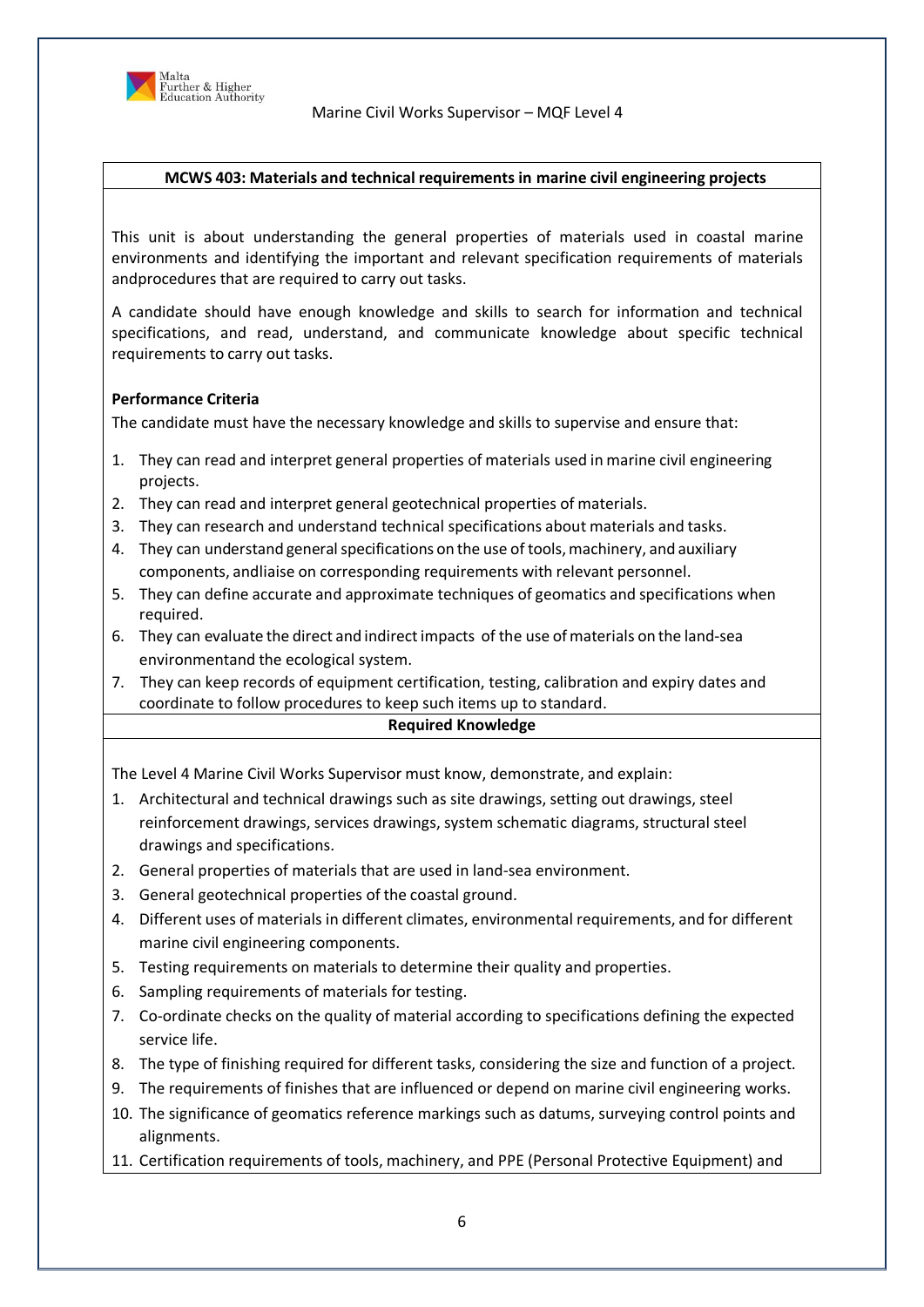

Malta<br>Further & Higher<br>Education Authority

# Marine Civil Works Supervisor – MQF Level 4

RPE equipment.

- 12. Maintenance requirements of tools, machinery, and PPE and PPR equipment.
- 13. Limitations and certification of PPE (Personal Protective Equipment) and RPE equipment (Respiratory Protective Equipment).
- 14. The effect of materials on the land-sea environment.
- 15. Pollution and human interference effects on the ecological system.
- 16. Laws and rules on the use of materials that harm the environment.
- 17. Mitigation measures on the use materials that harm the land-sea environment.

# **Required Skills**

- 1. Research, interpret and instruct on technical standards, for the preparation, handling and useof materials and products
- 2. Research, interpret and instruct on specification requirements of different materials and products
- 3. Give feedback on testing requirements to determine properties of construction materials and geotechnical properties
- 4. Evaluate and instruct on the performance of materials under different and changing climaticand environmental conditions in the short and long term
- 5. Research, interpret and instruct on specifications of finishes that are influenced or dependon marine civil engineering works
- 6. Co-ordinate work within tolerance, accuracy and level of detailing required
- 7. Organize and carry out quality assurance (assurance or control) checks
- 8. Organize sampling regimes for testing and quality control according to specifications and technical requirements
- 9. Report identified defective components and materials giving suggestions for remedial works
- 10. Recommend upgrade of quality assurance methodology and frequency on inspection depending on evolving situations on site
- 11. Co-ordinate and carry out secondary dimensional measurements, including checks of levels and alignments
- 12. Carry out conversion of units, and carry the necessary computations in secondary dimensional measurements
- 13. Co-ordinate and organize work within specification requirements and according to standard procedures
- 14. Organize and coordinate work mitigating the adverse effects of materials and products on the environment and eco-system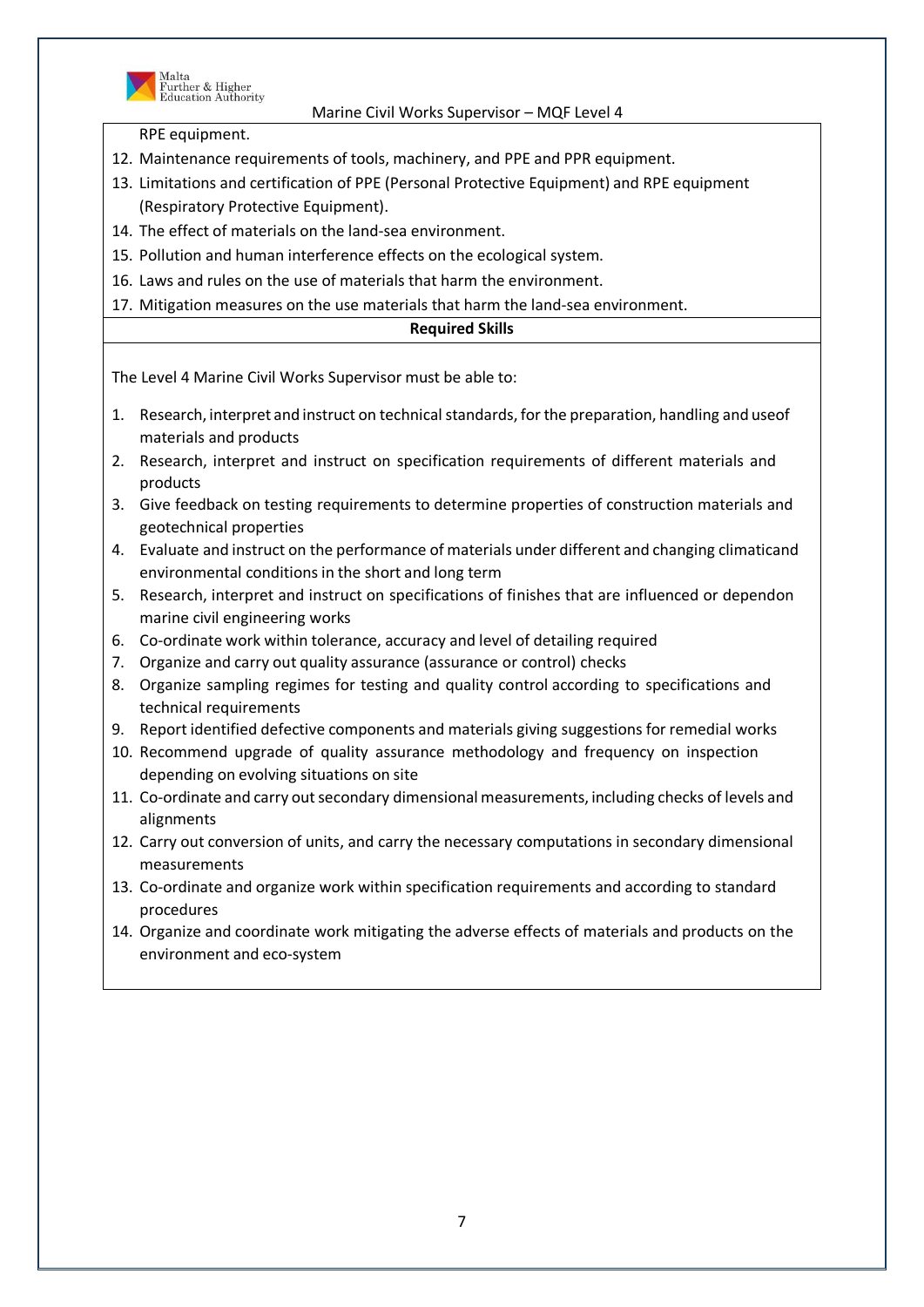

### **MCWS 404: Health and safety, and security during work practices**

This unit is about the knowledge and skills required by a supervisor to observe and supervise work which is compliant with health and safety requirements. Following this unit, the candidate should have the required knowledge about health and safety requirements and have skills to carry out tasksand supervise personnel to work on relevant tasks within these health and safety procedures, and without imposing additional risk on them and third parties.

# **Performance Criteria**

The candidate must have the necessary knowledge and skills to supervise and ensure that:

- 1. They can research and interpret knowledge on health and safety aspects.
- 2. They can co-ordinate, carry out and supervise work within a health and safety framework and followingrelevant regulations.
- 3. They can identify potential hazards within tasks and simultaneous activities, identify vulnerabilityaspects, and quantify the risk.
- 4. They can take the necessary actions to mitigate the risks.
- 5. In case of accident, injury, or ill health, they can take the necessary actions and follow procedures.
- 6. They can carry out, monitor, and supervise health and safety welfare and security within the operationalwork environment.
- 7. They can evaluate, interpret, and coordinate resources and activities required to maintain Health and Safety requirements effectively in place.

#### **Required Knowledge**

- 1. The requirements, their roles and responsibilities under the Health and Safety Act XXXII of 2007 or as per current legislation.
- 2. Health concerns within the workplace and its immediate surrounding environment, when carrying work activities, and outside working hours.
- 3. Organizational policies and procedures regarding legislation, official guidance, instruction, and information which needs to be complied with.
- 4. Importance to liaise with employer on matters that relate with health and safety issues, to safeguard their own wellbeing, and that of all stakeholders which are in a way or other affected by the work tasks and activities.
- 5. The requirements for fulfilling the duties of appointed persons in terms of Workplace (First Aid) regulations LN 11/2002 or recent amendments.
- 6. Potential hazards in the workplace rising from: electricity and utility services, construction materials, chemicals and substances used in the workplace, waste materials, working at heights, work equipment and machinery, fire risks, occupational work activities, manual handling, proximity hazards, changing weather conditions and hazards from third parties and working in deep water.
- 7. Induced risk due to hazards particularly relevant to land-sea environment when working in and on the sea, working near the sea and working underwater.
- 8. Methods of allocating equipment and resources relating to protective clothing and equipment,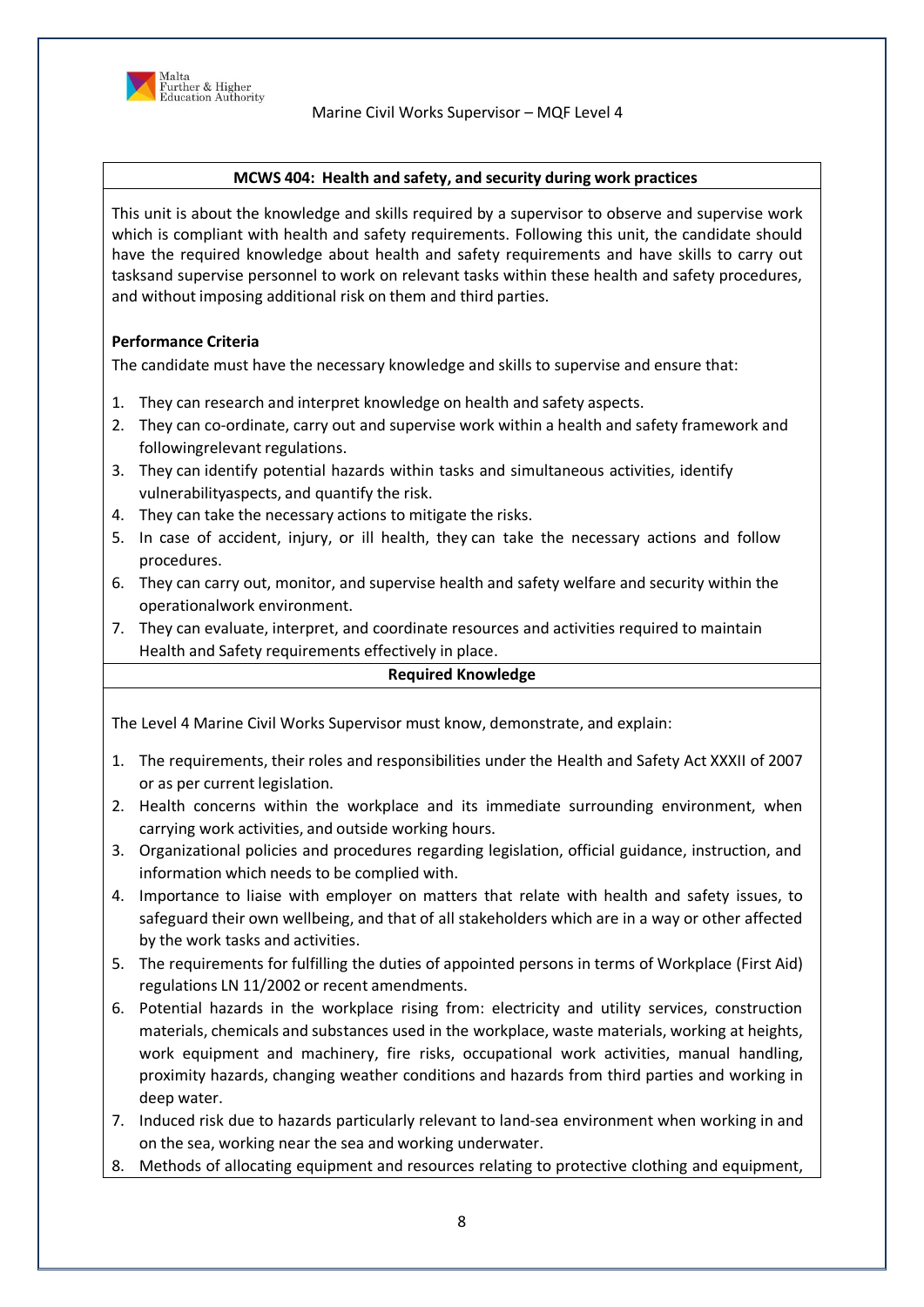

Malta<br>Further & Higher<br>Education Authority

Marine Civil Works Supervisor – MQF Level 4

welfare facilities, storage and security of materials, tools, and equipment.

- 9. Personal responsibility for behaviour of health, safety and welfare on site and the consideration of others.
- 10. Importance in promoting a positive health and safety culture in the workplace.
- 11. Importance of working around heavy machinery and equipment, and keeping safe distances, defining exclusion zones, and allocating right of ways and preference for access.
- 12. The effect of toxic or hazardous materials detected on site, and associated precautions needed to be taken.
- 13. The risks to health within a construction environment substances hazardousto health drugs and alcohol, chemicals, and solvents.
- 14. How to use methods and techniques to identify and recommend opportunities to improve health and safety in the workplace.
- 15. Procedures to deal with accidents and emergencies associated with the workplace relevant toa land-sea environment.
- 16. Procedures to report accidents and near misses.
- 17. Personal and supervision responsibility to maintain the health, safety, and welfare on site, including consideration of others as necessary.
- 18. The arrangements to maintain security on site and in the workplace.
- 19. Protection and adequate storage of equipment, materials, and machinery, from non-human induced damage, or damage due to other tasks that can result in additional potential hazards.
- 20. Methods and importance of correct storage of combustibles and chemicals on site, when leaving or entering the site, and when being handled on-site.
- 21. Methods and techniques to check the health and safety requirements, and the health and safety duties of other team members in the workplace (Example: storage of materials, components, tools, machinery, and equipment).
- 22. Determining when health and safety checks should be carried out according to organizational requirements.
- 23. Methods to improve health and safety, and welfare measures in the workplace.
- 24. Methods to report and communicate any team performance health, safety, and welfare issues.
- 25. The different arrangements for checking security and operational arrangements for workers, visitors, relevant stakeholders, unauthorized personnel, and the public.

# **Required Skills**

- 1. Identify relevant health and safety procedures.
- 2. Comply with their individual duties and legal obligations under the health and Safety Act XXXVII of 2007, or a per current legislation or other complimentary laws.
- 3. Work and supervise work according to health and safety regulations, and other relevant regulations that apply to the work environment.
- 4. Comply with safe working practices in accordance with organizational procedures.
- 5. Comply with and carry out organizational procedures for safely working around mobile machinery and equipment.
- 6. Comply with and carry out organizational procedures for safely working on land near the sea, from or on the sea, and underwater.
- 7. Recognize hazards, hazardous materials, quantify risk and apply mitigation measures associated with workplace activities.
- 8. Quantify, report and act on hazards and risks related with changing circumstances, changing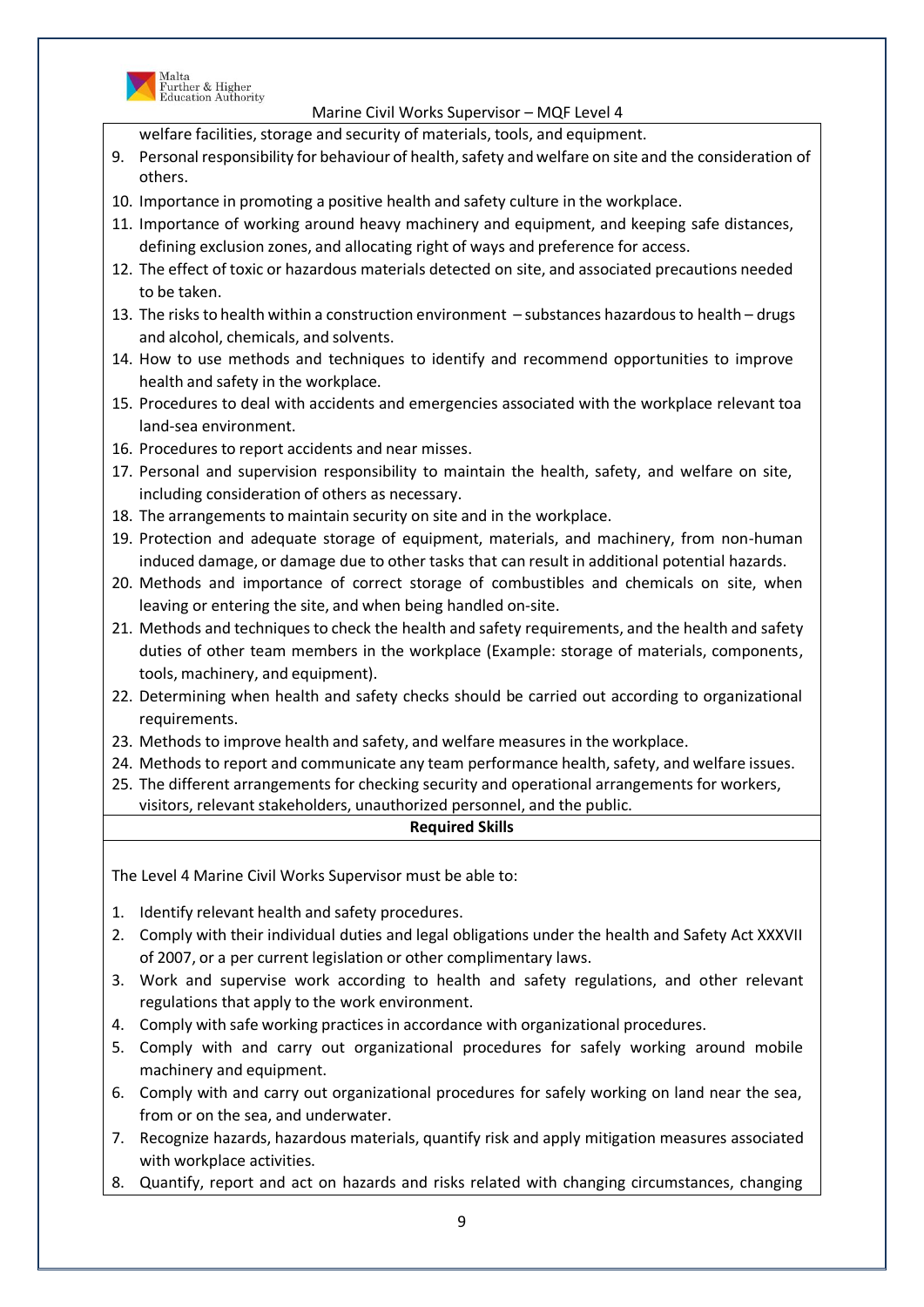

Malta<br>Further & Higher<br>Education Authority

Marine Civil Works Supervisor – MQF Level 4

activities, activities done simultaneously and geographical aspects, in accordance with organizational procedures.

- 9. Report and address near misses and accidents in accordance with organizational and statutory requirements.
- 10. Recognize, report and act on emergency situations, in accordance with organizational procedures.
- 11. Arrange, allocate and make use of Personal Protective equipment (PPE) and RPE (where necessary) to carry out work duties.
- 12. Refer to the relevant personnel and required guidance and get the necessary approval in terms of hazard and risk identification, mitigation and action, and allocation of PPE and RPE where the role of the team members falls outside his or her specialization (example: divers), or where tasks are carried out in locations not accessible to the candidate (example: underwater).
- 13. Carry out work activities to protect work areas from damage.
- 14. Report and upgrade risk mitigation measures required following accidents and near misses.
- 15. Comply with and ensure that organizational behaviour for workplace health safety and welfare, are observed.
- 16. Carry out the security arrangements and procedures that should be observed and followed when working on site, and outside working hours.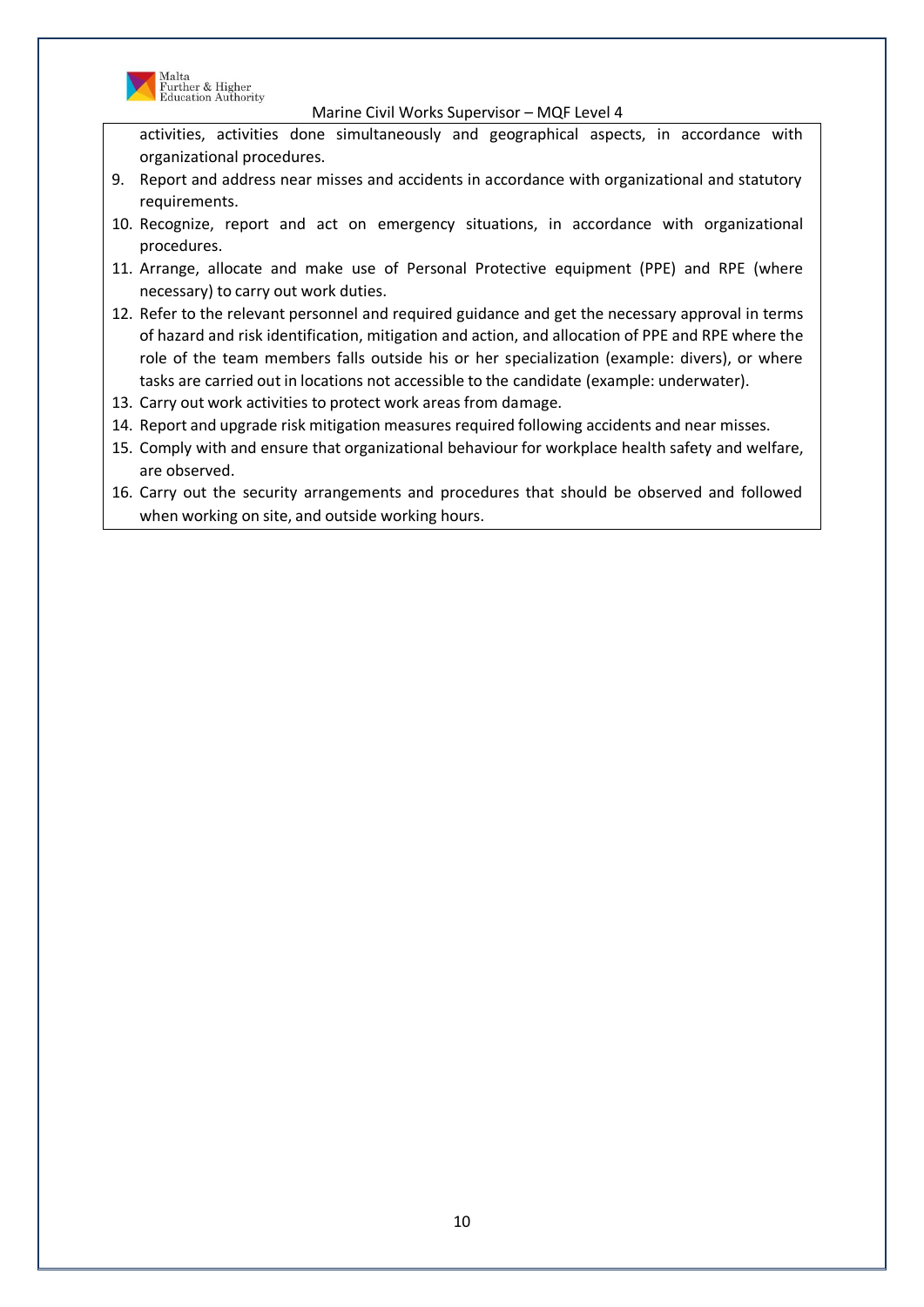

### **MCWS 405: The role of the Marine Civil Works Supervisor**

This unit is about managerial aspects of the marine civil works supervisor that define him or her in his or her role within the project.

# **Performance Criteria**

The candidate must have the necessary knowledge and skills to supervise and ensure that:

- 1. They can perform the role with minimum supervision and maximum attention to work-force safety requirements according to company procedures.
- 2. They can evaluate marine civil work projects and give feedback to produce work-breakdown structures during project preliminary studies and at acceptance phase.
- 3. They can evaluate the roles of other personnel and stakeholders involved in the project and liaisewith them.
- 4. They can organize and manage the execution of tasks and co-ordinate with subcontractors.
- 5. They can monitor and keep records of the workforce assigned on project and resources utilization and allocation.
- 6. They can evaluate marine civil work tasks and identify HR skill requirements and possible skill japs, tolls and equipment and tasks that need to be subcontracted.

# **Required Knowledge**

- 1. The terms of reference as a supervisor, and those of other personnel.
- 2. Project management tools (Example: Ghant Charts) defining the tasks under his or her supervision orthose which are complimentary.
- 3. Which aspects need to be monitored and which aspects need to be controlled within his or her responsibility.
- 4. Which aspects need decision making and who should make them.
- 5. Different communication tools and methods which are effective in different situations of a project, and effective with different stakeholders.
- 6. The quality, competence, and skills of human resources required to carry out differenttasks and activities.
- 7. How to organize and co-ordinate work and operations for maximum performance with others.
- 8. Methods to plan and monitor sequence of works; and plan, prepare and organize resources accordingly.
- 9. Methods to improve work processes and activities.
- 10. Organizational procedures, operational standards, and efficiency targets.
- 11. Requirements for data collection and information gathering.
- 12. Requirements for preparation of documents and reports.
- 13. Organizational requirements to report problems that affect the operation of works.